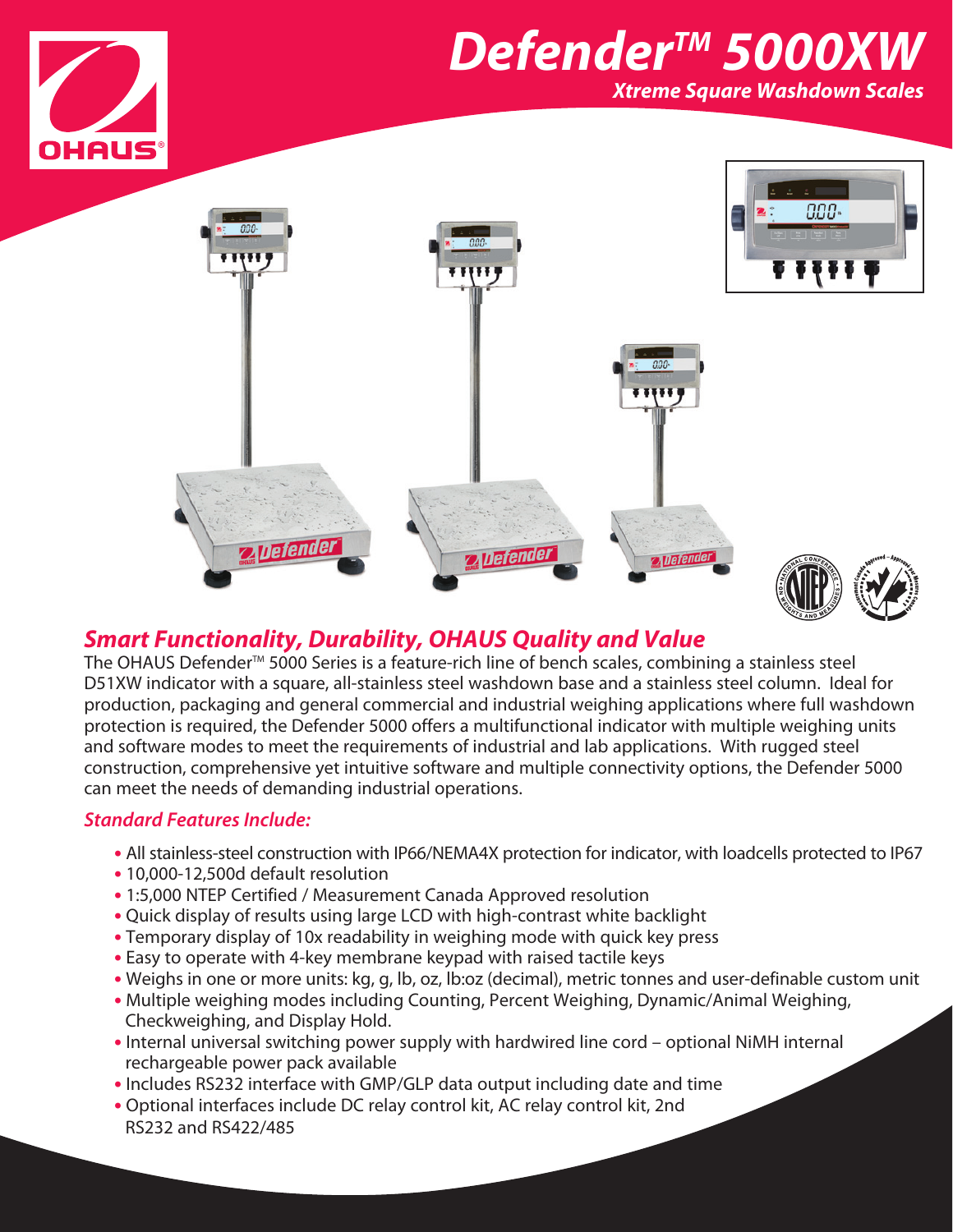## **Defender™ 5000XW** Xtreme Square W

## **The Defender 5000 Offers Multiple Features and Easy Configuration:**

### **To meet different operational needs, the Defender 5000 includes a suite of configurable software:**

- Counting mode for packaging and inventory control, enabling counting into a container or out of a container for bulk operations. Supports a maximum counting resolution to 1:300,000 (minimum APW equal to 0.1d), selectable autooptimization of average piece weight (APW). APW data can be displayed at any time using a quick key press.
- Percent Weighing mode for formulation and mixing applications, with display of reference weight with quick key press.
- Dynamic/Animal Weighing with selectable weigh times from 0-60 seconds
- Checkweighing function for packaging and weight checking, with display of results using LCD display and red/yellow/green LEDs. Audible beeper can be configured to prompt when weight is within range, under, over, or under or over range. Target weight values can be displayed at any time using a quick key press.
- Display Hold mode for weighing large packages holds last stable weight on display until cleared
- The Defender 5000 weighs in one or more user-selectable units: kg, g, lb, oz, lb:oz (decimal), metric tonnes and user-definable custom unit
- It supports GMP/GLP data output with date, time user ID, project ID and scale ID. The Defender 5000 features selectable print options for data and print format
- To limit operator access to functions, the Defender 5000 offers both software lockouts for menu items as well as individual key functions.

#### **Outline Dimensions**

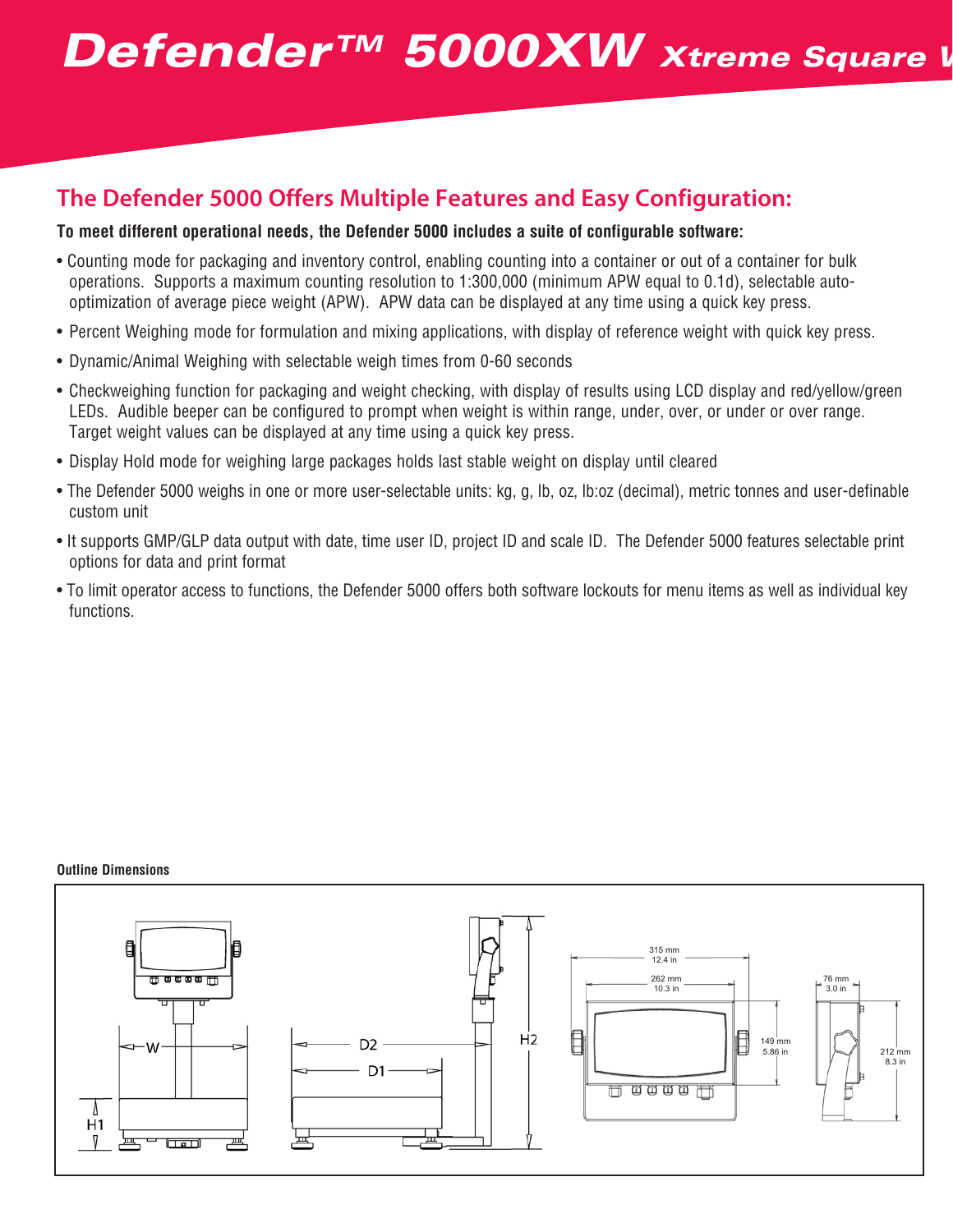## **Standard Features:**

#### *Optional NiMH Battery*

*Allows for use in environments where an electrical outlet may not be readily available*

*3-Color LED Checkweigh Indication with configurable beeper alert*

*Included Table/Wall Mount Bracket With large ergonomic adjustable knobs to maximize viewing angles.* 

#### *Hinged Front Cover*

*Only four sealing screws secure the hous-*



*ing for ease of servicing, while still ensuring IP66 seal integrity*

> *Universal Switching Power Supply Automatically adapts to different voltages and frequencies; plug anywhere, anytime Stainless Steel Columns*

**Quefender** 

#### *Durable Base Frame Construction*

*Stainless steel pans and form-and-weld frames (R, L bases) provide maximum durability, rigidity and structural integrity. Load-unload cycle tested to ensure long-term performance.*





AAA

*Stainless Steel 304 NEMA 4X/IP66 Enclosure*



*Indoor/outdoor protection against falling dirt, rain, sleet, snow, windblown dust, splashing and corrosion*

*High-Visibility LCD Display with bright white LED backlight and fast display stable weight within 2 seconds*

*One-Key, Multiple Mode Selection Counting, Dynamic Weighing, Display Hold, Percent Weighing and Checkweighing*

#### *Stay Connected*

*Built in RS232 bi-directional interface and external tare input, optional RS485/422, optional second RS232 and optional AC or DC relay*

*Available in both short and tall lengths*

#### *Fully Adjustable Feet Four rugged, adjustable feet help prevent slippage on wet or uneven surfaces*

#### **Options and Accessories**

| <b>Interface Options</b> | <b>OHAUS Number</b> |
|--------------------------|---------------------|
|                          |                     |
|                          |                     |
|                          |                     |
|                          |                     |
|                          |                     |
| <b>Power Options</b>     |                     |
|                          |                     |

| <b>Other Accessories</b>                                  | <b>OHAUS Number</b> |
|-----------------------------------------------------------|---------------------|
|                                                           |                     |
|                                                           |                     |
|                                                           |                     |
|                                                           |                     |
|                                                           |                     |
|                                                           |                     |
| RS232 Cable & Adapter, 80252042 Printer to T51XW 80252574 |                     |
|                                                           |                     |
|                                                           |                     |
|                                                           |                     |